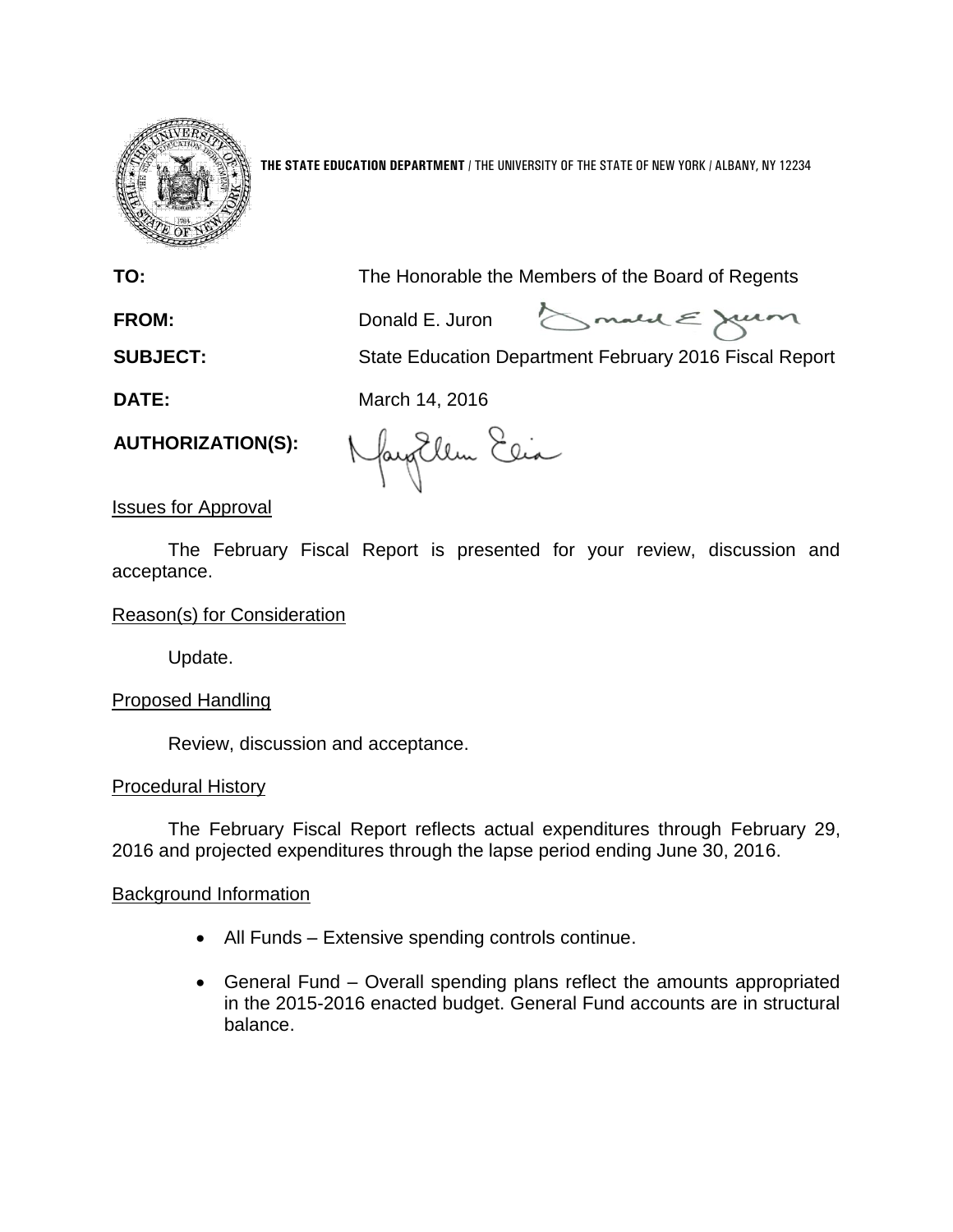- Special Revenue Our revenue accounts are all in structural balance on a current year basis and the accumulated negative balance in the Cultural Education Account is projected to be reduced by approximately \$500,000.
- Federal This report reflects current year plans for two year grant awards.

## Recommendation

I recommend that the Board of Regents accept the February 2016 State Education Department Fiscal Report as presented.

## Timetable for Implementation

N/A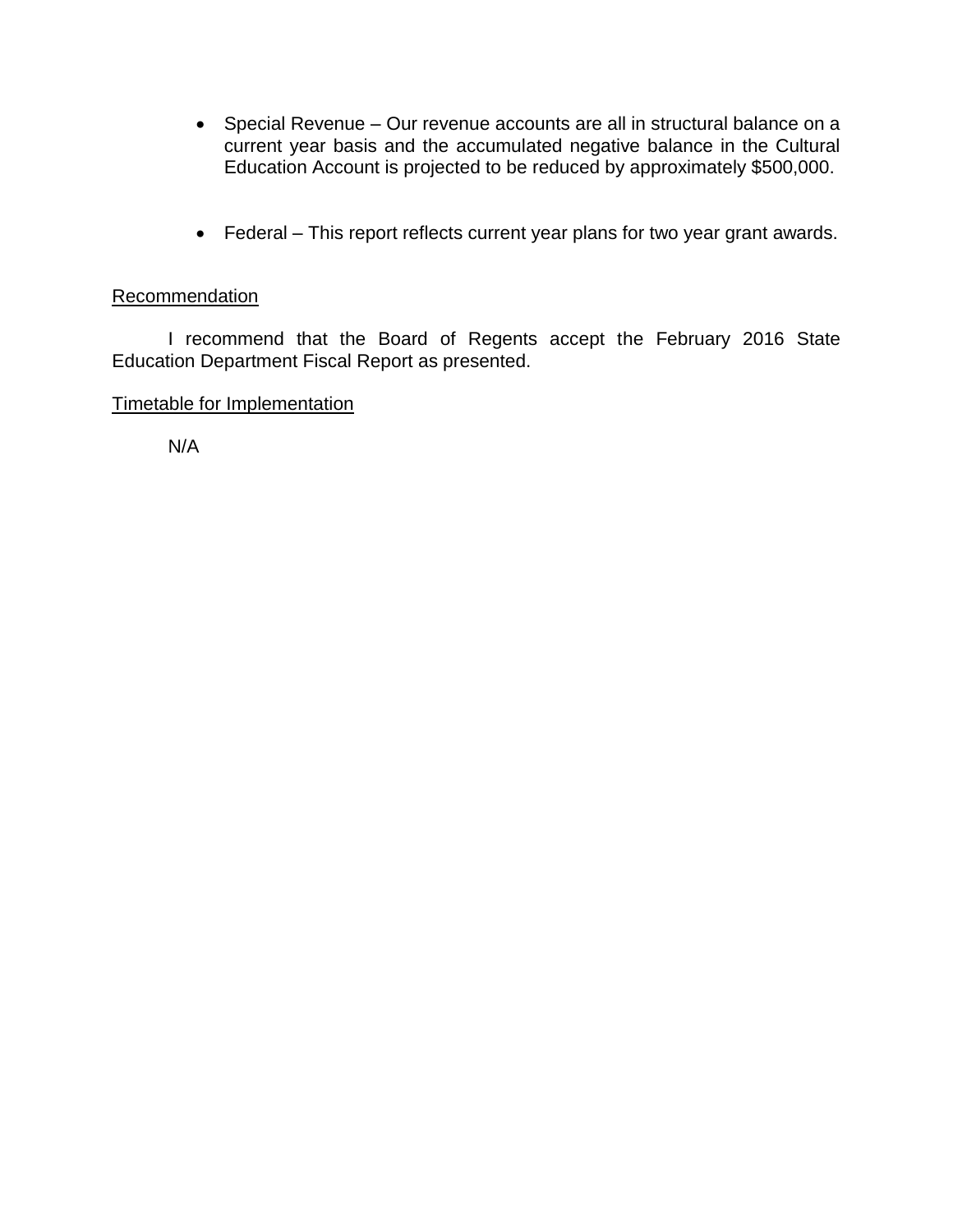### **STATE EDUCATION DEPARTMENT GRAND TOTALS FINANCIAL STATUS AS OF February 29, 2016**

*For State Fiscal Year 2015-16*

|                                                                                                                        |          | (1)                             | (2)                                    | (3)                                                   | (4)                                                | (5)                                                   | (6)                                                   | (7)                                                   | (8)                                              | (9)                                                            |
|------------------------------------------------------------------------------------------------------------------------|----------|---------------------------------|----------------------------------------|-------------------------------------------------------|----------------------------------------------------|-------------------------------------------------------|-------------------------------------------------------|-------------------------------------------------------|--------------------------------------------------|----------------------------------------------------------------|
|                                                                                                                        |          | Available<br>Funds<br>on 4/1/15 | 2015-2016<br>Projected<br>Revenue      | Cumulative<br>Projected<br>Revenue<br>2015-2016       | Actual<br>Expenditures<br>Through<br>2/29/16       | Projected<br>Expenditures<br>to Program<br>Period End | Total<br>Expenditures<br>Actual and<br>Projected      | 2015-2016<br>Projected<br>Revenue vs.<br>Expenditures | Projected<br>Structural<br>Balance<br>at 3/31/16 | Cumulative<br>Projected<br>Balance<br>at Program<br>Period End |
| <b>GENERAL FUND</b><br><b>Personal Service</b><br>Nonpersonal Service                                                  | Subtotal | 0<br>0<br>$\mathbf 0$           | 26,797,493<br>22,714,507<br>49,512,000 | 26,797,493<br>22,714,507<br>49,512,000                | 20,788,304<br>14,509,044<br>35,297,348             | 6,009,189<br>8,205,463<br>14,214,652                  | 26,797,493<br>22,714,507<br>49,512,000                | $\mathbf 0$<br>0<br>0                                 | $\pmb{0}$<br>0<br>$\mathbf{0}$                   | $\mathbf 0$<br>0<br>$\Omega$                                   |
| <b>SPECIAL REVENUE</b><br>All Accounts                                                                                 | Subtotal | 32,430,672                      | 161,236,467                            | 193,667,139                                           | 128,279,328                                        | 35,308,876                                            | 163,588,204                                           | $(2,351,737)$ (a)                                     | 7,755,961                                        | 30,078,935                                                     |
| <b>FEDERAL FUNDS</b><br>October-September Programs<br>Personal Service<br>Fringe/Indirect Costs<br>Nonpersonal Service | Subtotal | N/A<br>N/A<br>N/A<br>N/A        | N/A<br>N/A<br>N/A<br>N/A               | 51,631,539<br>40,538,649<br>18,495,855<br>110,666,043 | 1,545,932<br>488,682<br>53,395<br>2,088,009        | 50,085,607<br>40,049,967<br>18,442,460<br>108,578,034 | 51,631,539<br>40,538,649<br>18,495,855<br>110,666,043 | N/A<br>N/A<br>N/A<br>N/A                              | N/A<br>N/A<br>N/A<br>N/A                         | N/A<br>N/A<br>N/A<br>N/A                                       |
| July-June Programs<br><b>Personal Service</b><br>Fringe/Indirect Costs<br>Nonpersonal Service                          | Subtotal | N/A<br>N/A<br>N/A<br>N/A        | N/A<br>N/A<br>N/A<br>N/A               | 32,903,254<br>26,010,107<br>25,336,527<br>84,249,888  | 17,617,853<br>8,299,442<br>3,966,858<br>29,884,152 | 15,285,401<br>17,710,665<br>21,369,669<br>54,365,736  | 32,903,254<br>26,010,107<br>25,336,527<br>84,249,888  | N/A<br>N/A<br>N/A<br>N/A                              | N/A<br>N/A<br>N/A<br>N/A                         | N/A<br>N/A<br>N/A<br>N/A                                       |
| <b>GRAND TOTALS</b>                                                                                                    |          | N/A                             | N/A                                    | 438,095,070                                           | 195,548,837                                        | 212,467,298                                           | 408,016,135                                           | N/A                                                   | N/A                                              | N/A                                                            |

(a) This imbalance is the result of normal cash flow and the use of prior year funds to meet current year one-time obligations.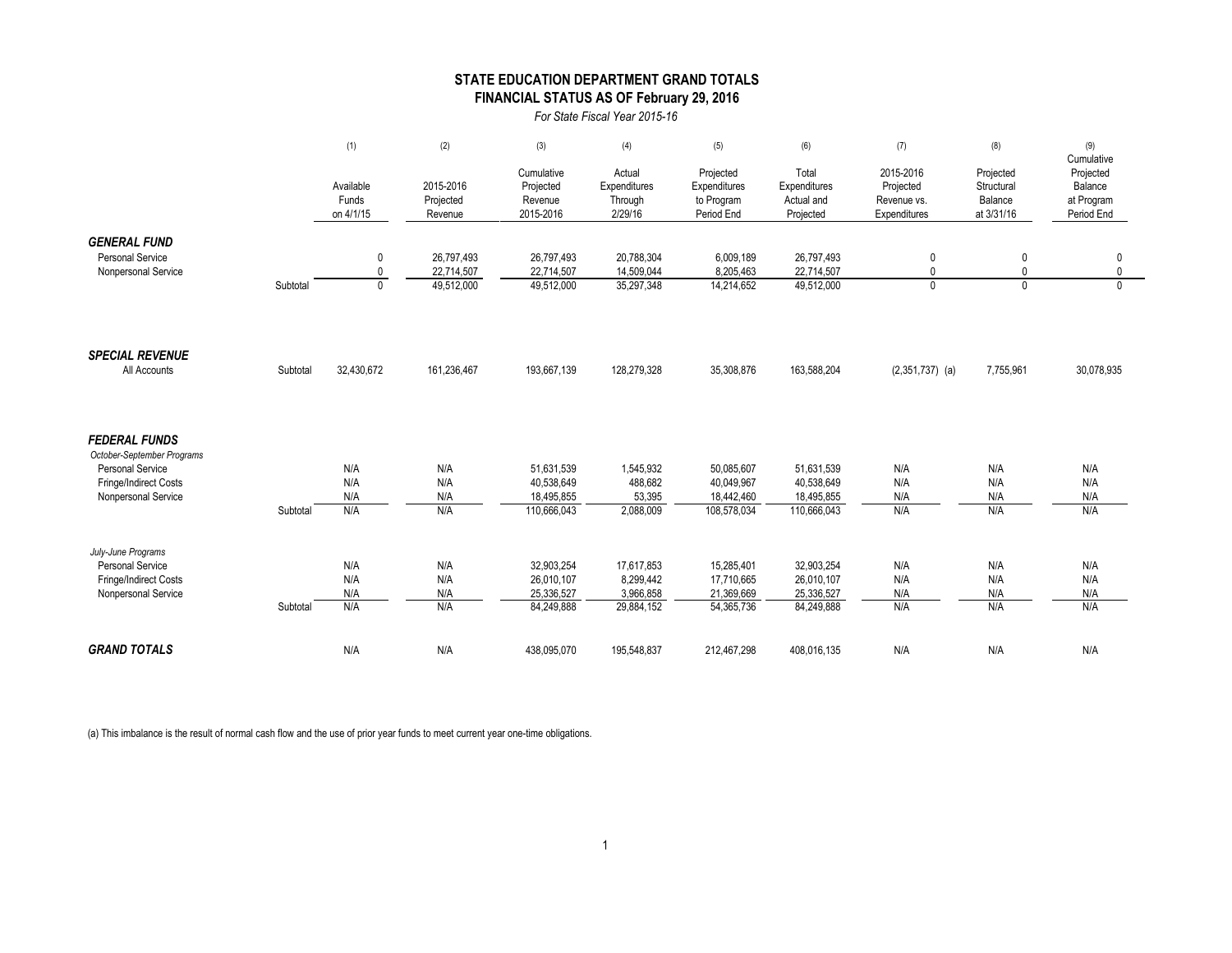#### **FINANCIAL STATUS AS OF February 29, 2016 ADULT CAREER AND CONTINUING EDUCATION SERVICES**

*For State Fiscal Year 2015-16*

|                                                                       |          | (1)                             | (2)                               | (3)                                             | (4)                                          | (5)                                                   | (6)                                              | (7)                                                   | (8)                                              | (9)<br>Cumulative                                |
|-----------------------------------------------------------------------|----------|---------------------------------|-----------------------------------|-------------------------------------------------|----------------------------------------------|-------------------------------------------------------|--------------------------------------------------|-------------------------------------------------------|--------------------------------------------------|--------------------------------------------------|
|                                                                       |          | Available<br>Funds<br>on 4/1/15 | 2015-2016<br>Projected<br>Revenue | Cumulative<br>Projected<br>Revenue<br>2015-2016 | Actual<br>Expenditures<br>Through<br>2/29/16 | Projected<br>Expenditures<br>to Program<br>Period End | Total<br>Expenditures<br>Actual and<br>Projected | 2015-2016<br>Projected<br>Revenue vs.<br>Expenditures | Projected<br>Structural<br>Balance<br>at 3/31/16 | Projected<br>Balance<br>at Program<br>Period End |
| <b>GENERAL FUND</b><br><b>Personal Service</b><br>Nonpersonal Service | Subtotal | 0<br>$\Omega$<br>$\mathbf{0}$   | 905,164<br>3,300,836<br>4,206,000 | 905,164<br>3,300,836<br>4,206,000               | 718,644<br>2,729,504<br>3,448,147            | 186,520<br>571,332<br>757,853                         | 905,164<br>3,300,836<br>4,206,000                | 0<br>$\mathbf{0}$<br>$\mathbf 0$                      | 0                                                | 0                                                |
| <b>FEDERAL FUNDS</b>                                                  |          |                                 |                                   |                                                 |                                              |                                                       |                                                  |                                                       |                                                  |                                                  |
| October-September Programs<br><b>Personal Service</b>                 |          | N/A                             | N/A                               | 45,884,936                                      | 0                                            | 45,884,936                                            | 45,884,936                                       | N/A                                                   | N/A                                              | N/A                                              |
| <b>Fringe/Indirect Costs</b>                                          |          | N/A                             | N/A                               | 36,506,056                                      | 0                                            | 36,506,056                                            | 36,506,056                                       | N/A                                                   | N/A                                              | N/A                                              |
| Nonpersonal Service                                                   |          | N/A                             | N/A                               | 13,997,777                                      | 46,099                                       | 13,951,678                                            | 13,997,777                                       | N/A                                                   | N/A                                              | N/A                                              |
|                                                                       | Subtotal | N/A                             | N/A                               | 96,388,769                                      | 46,099                                       | 96,342,670                                            | 96,388,769                                       | N/A                                                   | N/A                                              | N/A                                              |
| July-June Programs                                                    |          |                                 |                                   |                                                 |                                              |                                                       |                                                  |                                                       |                                                  |                                                  |
| <b>Personal Service</b>                                               |          | N/A                             | N/A                               | 1,706,700                                       | 556,892                                      | 1,149,808                                             | 1,706,700                                        | N/A                                                   | N/A                                              | N/A                                              |
| <b>Fringe/Indirect Costs</b>                                          |          | N/A                             | N/A                               | 1,255,278                                       | $\Omega$                                     | 1,255,278                                             | 1,255,278                                        | N/A                                                   | N/A                                              | N/A                                              |
| Nonpersonal Service                                                   |          | N/A                             | N/A                               | 626,260                                         | 273,500                                      | 352,760                                               | 626,260                                          | N/A                                                   | N/A                                              | N/A                                              |
|                                                                       | Subtotal | N/A                             | N/A                               | 3,588,238                                       | 830,392                                      | 2,757,846                                             | 3,588,238                                        | N/A                                                   | N/A                                              | N/A                                              |
| <b>SPECIAL REVENUE</b>                                                |          |                                 |                                   |                                                 |                                              |                                                       |                                                  |                                                       |                                                  |                                                  |
| Workers' Compensation                                                 |          | 140,426                         | 139,600 (b)                       | 280,026                                         | 44,022                                       | 10,978                                                | 55,000                                           | 84,600                                                | 84,600                                           | 225,026                                          |
| Social Security                                                       |          | $0$ (a)                         | 373,379                           | 373,379                                         | $\Omega$                                     | 373,379                                               | 373,379                                          | $\mathbf{0}$                                          | $\mathbf{0}$                                     |                                                  |
| Proprietary - Supervision                                             |          | 1,760,703                       | $3,510,000$ (c)                   | 5,270,703                                       | 3,507,901                                    | 199,641                                               | 3,707,542                                        | $(197, 542)$ (e)                                      | 3,729                                            | 1,563,161                                        |
| Proprietary - Tuition Reimbursement                                   |          | 3,609,664                       | 664,559 (d)                       | 4,274,223                                       | 293,319                                      | 157,952                                               | 451,271                                          | 213,288                                               | 414,559                                          | 3,822,952 (f)                                    |
| High School Equivalency (GED)                                         |          | 675.723                         | 185,000                           | 860.723                                         | $\Omega$                                     | 185,000                                               | 185,000                                          |                                                       | 0                                                | 675,723                                          |

(a) This is a reimbursable account. Carry-in balances are not reported for reimbursable accounts since these balances will ultimately be zero (allowing for processing time).

(b) A sweep of \$32,000 is anticipated against this account pursuant to the enacted State budget.

(c) A sweep of \$297,000 is anticipated against this account pursuant to the enacted State budget.

(d) A sweep of \$23,000 is anticipated against this account pursuant to the enacted State budget.

(e) This imbalance is the result of normal cash flow and the use of prior year funds to meet current year one-time obligations.

(f) Funds are earmarked to provide financial protection for students who attend licensed proprietary schools in the event of a school closing.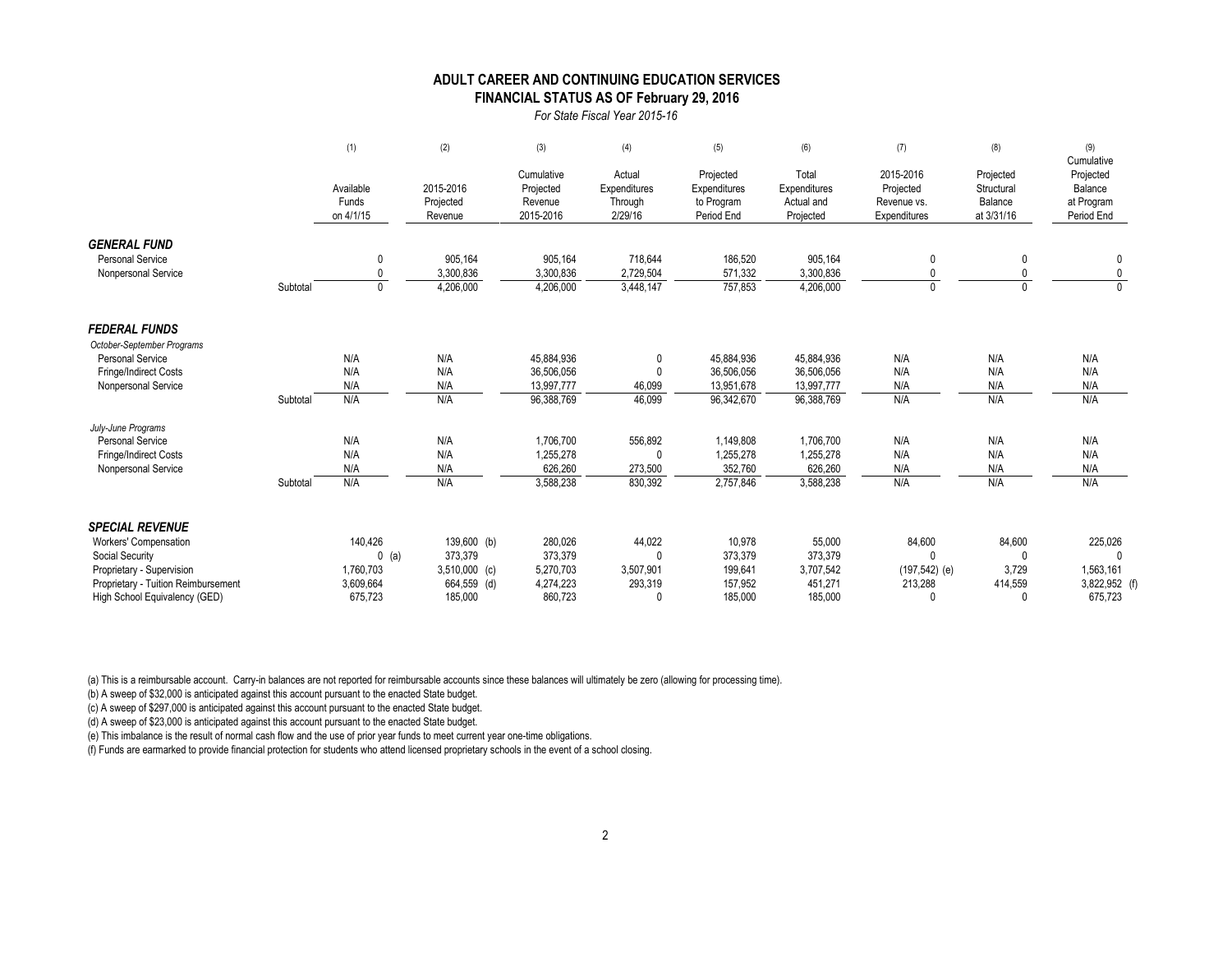### **FINANCIAL STATUS AS OF February 29, 2016 PROFESSIONS**

*For State Fiscal Year 2015-16*

|                                                     | (1)                             | (2)                               | (3)                                             | (4)                                          | (5)                                                   | (6)                                              | (7)                                                   | (8)                                              | (9)<br>Cumulative                                |
|-----------------------------------------------------|---------------------------------|-----------------------------------|-------------------------------------------------|----------------------------------------------|-------------------------------------------------------|--------------------------------------------------|-------------------------------------------------------|--------------------------------------------------|--------------------------------------------------|
|                                                     | Available<br>Funds<br>on 4/1/15 | 2015-2016<br>Projected<br>Revenue | Cumulative<br>Projected<br>Revenue<br>2015-2016 | Actual<br>Expenditures<br>Through<br>2/29/16 | Projected<br>Expenditures<br>to Program<br>Period End | Total<br>Expenditures<br>Actual and<br>Projected | 2015-2016<br>Projected<br>Revenue vs.<br>Expenditures | Projected<br>Structural<br>Balance<br>at 3/31/16 | Projected<br>Balance<br>at Program<br>Period End |
| <b>SPECIAL REVENUE</b><br>Office of the Professions | 16,276,147                      | 50,296,591<br>(a)                 | 66,572,738                                      | 38,447,907                                   | 8,515,710                                             | 46,963,616                                       | 3,332,975                                             | 5,839,488                                        | 19,609,122                                       |
| <b>E-Licensing Project</b>                          | 8,400,000                       |                                   | 8,400,000                                       |                                              | 4,060,000                                             | 4,060,000                                        | (4,060,000)                                           |                                                  | 4,340,000                                        |

(a) A sweep of \$2,777,000 is anticipated against this account pursuant to the enacted State budget.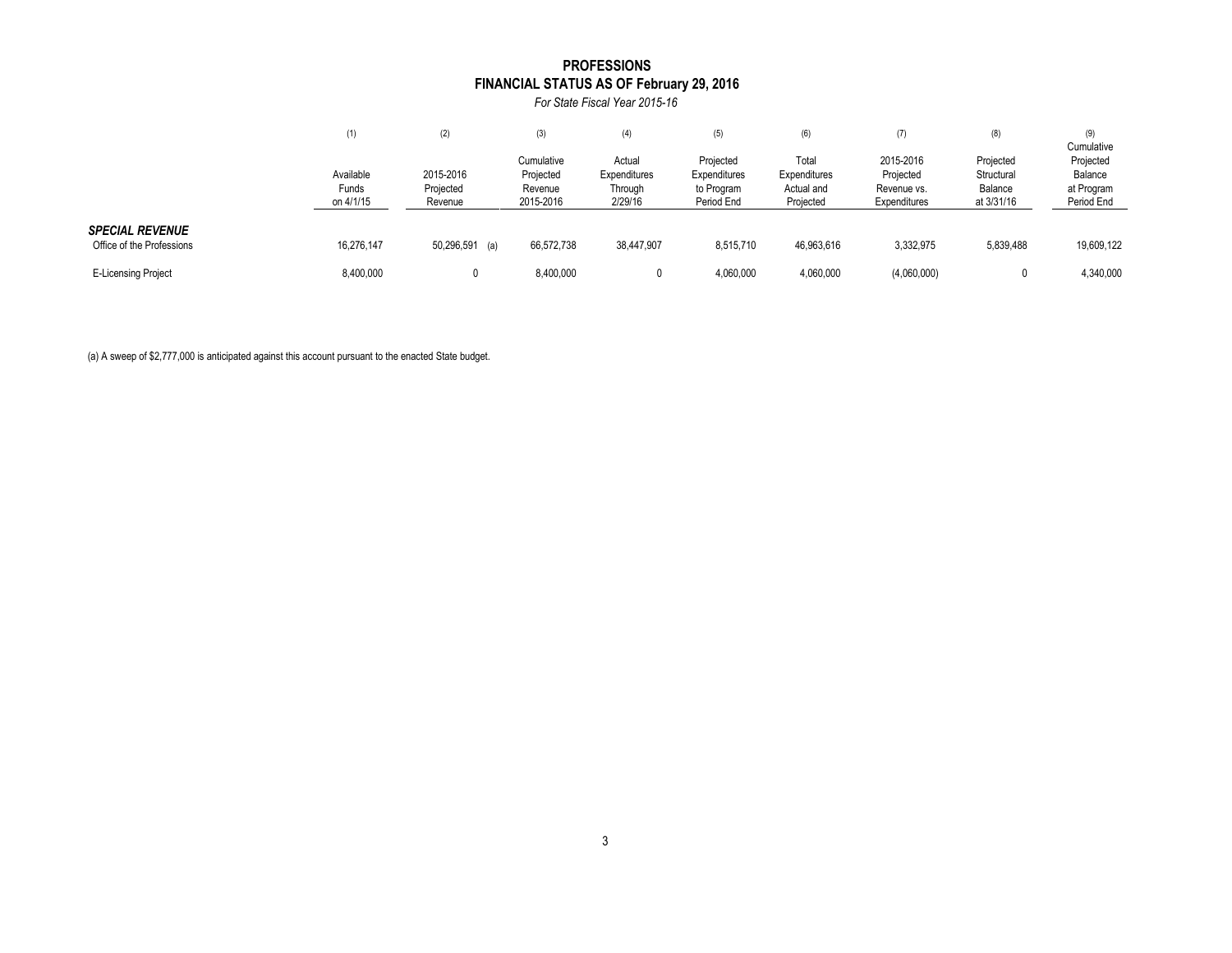### **FINANCIAL STATUS AS OF February 29, 2016 HIGHER EDUCATION**

*For State Fiscal Year 2015-16*

|                                                                                                                       |          | (1)                             | (2)                               | (3)                                             | (4)                                          | (5)                                                   | (6)                                              | (7)                                                   | (8)                                              | (9)<br>Cumulative                                |
|-----------------------------------------------------------------------------------------------------------------------|----------|---------------------------------|-----------------------------------|-------------------------------------------------|----------------------------------------------|-------------------------------------------------------|--------------------------------------------------|-------------------------------------------------------|--------------------------------------------------|--------------------------------------------------|
|                                                                                                                       |          | Available<br>Funds<br>on 4/1/15 | 2015-2016<br>Projected<br>Revenue | Cumulative<br>Projected<br>Revenue<br>2015-2016 | Actual<br>Expenditures<br>Through<br>2/29/16 | Projected<br>Expenditures<br>to Program<br>Period End | Total<br>Expenditures<br>Actual and<br>Projected | 2015-2016<br>Projected<br>Revenue vs.<br>Expenditures | Projected<br>Structural<br>Balance<br>at 3/31/16 | Projected<br>Balance<br>at Program<br>Period End |
| <b>GENERAL FUND</b><br><b>Personal Service</b><br>Nonpersonal Service                                                 |          | 0<br>$\mathbf{0}$               | 2,314,329<br>319,983              | 2,314,329<br>319,983                            | 2,097,770<br>232,603                         | 216,559<br>87,380                                     | 2,314,329<br>319,983                             | 0<br>0                                                | 0                                                | 0<br>$\mathbf 0$                                 |
| Tenured Teacher Hearings NPS                                                                                          | Subtotal | $\mathbf{0}$                    | 5,526,688<br>8,161,000            | 5,526,688<br>8,161,000                          | 2,603,863<br>4,934,235                       | 2,922,825<br>3,226,765                                | 5,526,688<br>8,161,000                           | $\mathbf{0}$                                          |                                                  | 0<br>$\Omega$                                    |
| <b>FEDERAL FUNDS</b><br>July-June Programs<br><b>Personal Service</b><br>Fringe/Indirect Costs<br>Nonpersonal Service |          | N/A<br>N/A<br>N/A               | N/A<br>N/A<br>N/A                 | 894,376<br>275,243<br>307,447                   | 377,426<br>31,902<br>471                     | 516,950<br>243,341<br>306,976                         | 894,376<br>275,243<br>307,447                    | N/A<br>N/A<br>N/A                                     | N/A<br>N/A<br>N/A                                | N/A<br>N/A<br>N/A                                |
|                                                                                                                       | Subtotal | N/A                             | N/A                               | 1,477,066                                       | 409,800                                      | 1,067,266                                             | 1,477,066                                        | N/A                                                   | N/A                                              | N/A                                              |
| <b>SPECIAL REVENUE</b><br>Office of Teacher Certification                                                             |          | 781,985                         | 6,600,000                         | 7,381,985                                       | 5,458,332                                    | 1,263,921                                             | 6,722,253                                        | $(122, 253)$ (a)                                      | 139,207                                          | 659,732                                          |
| Regents Accreditation of Teacher Education                                                                            |          | 9,593                           | 0                                 | 9,593                                           | $\mathbf{0}$                                 | 9,593                                                 | 9,593                                            | $(9,593)$ (a)                                         | $\mathbf{0}$                                     | $\mathbf 0$                                      |

(a) This imbalance is the result of the use of prior year funds to meet current year one-time obligations.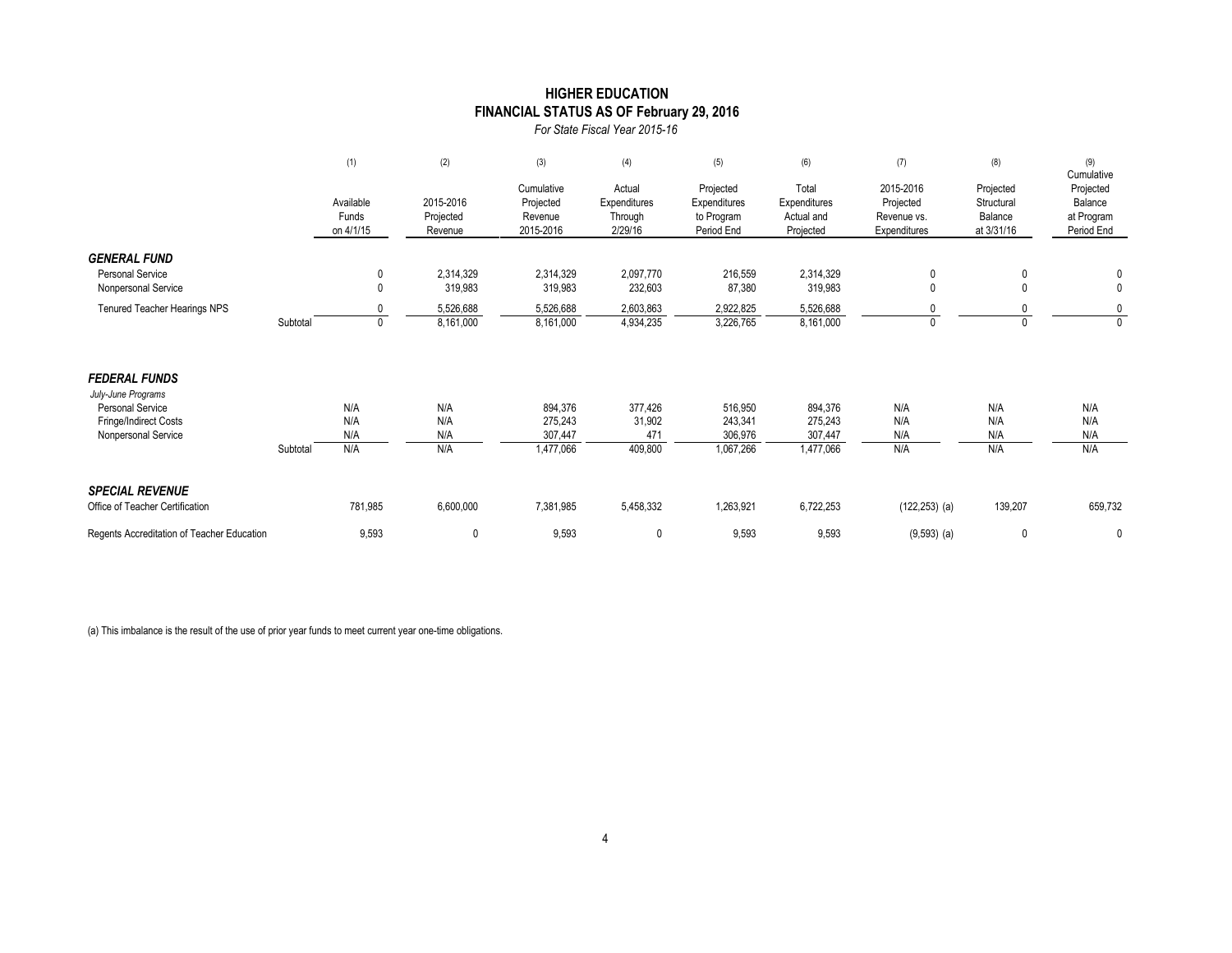### **OFFICE OF P-12 FINANCIAL STATUS AS OF February 29, 2016**

*For State Fiscal Year 2015-16*

|                                                       |          | (1)                             | (2)                               | (3)                                             | (4)                                          | (5)                                                   | (6)                                              | (7)                                                   | (8)                                              | (9)<br>Cumulative                                |
|-------------------------------------------------------|----------|---------------------------------|-----------------------------------|-------------------------------------------------|----------------------------------------------|-------------------------------------------------------|--------------------------------------------------|-------------------------------------------------------|--------------------------------------------------|--------------------------------------------------|
|                                                       |          | Available<br>Funds<br>on 4/1/15 | 2015-2016<br>Projected<br>Revenue | Cumulative<br>Projected<br>Revenue<br>2015-2016 | Actual<br>Expenditures<br>Through<br>2/29/16 | Projected<br>Expenditures<br>to Program<br>Period End | Total<br>Expenditures<br>Actual and<br>Projected | 2015-2016<br>Projected<br>Revenue vs.<br>Expenditures | Projected<br>Structural<br>Balance<br>at 3/31/16 | Projected<br>Balance<br>at Program<br>Period End |
| <b>GENERAL FUND</b><br><b>Personal Service</b>        |          | 0                               | 16.801.000                        | 16,801,000                                      | 11,857,475                                   | 4,943,525                                             | 16,801,000                                       | 0                                                     | 0                                                | 0                                                |
| Nonpersonal Service                                   | Subtotal | $\mathbf{0}$<br>0               | 11,010,000<br>27,811,000          | 11,010,000<br>27,811,000                        | 6,792,004<br>18,649,479                      | 4,217,996<br>9,161,521                                | 11,010,000<br>27,811,000                         | $\mathbf{0}$                                          | 0<br>$\Omega$                                    | $\mathbf 0$<br>$\Omega$                          |
| <b>FEDERAL FUNDS</b>                                  |          |                                 |                                   |                                                 |                                              |                                                       |                                                  |                                                       |                                                  |                                                  |
| October-September Programs<br><b>Personal Service</b> |          | N/A                             | N/A                               | 3,130,657                                       | 618,092                                      | 2,512,565                                             | 3,130,657                                        | N/A                                                   | N/A                                              | N/A                                              |
| Fringe/Indirect Costs                                 |          | N/A                             | N/A                               | 2,321,560                                       | 488,682                                      | 1,832,878                                             | 2,321,560                                        | N/A                                                   | N/A                                              | N/A                                              |
| Nonpersonal Service                                   |          | N/A                             | N/A                               | 3,598,078                                       | 7,295                                        | 3,590,783                                             | 3,598,078                                        | N/A                                                   | N/A                                              | N/A                                              |
|                                                       | Subtotal | N/A                             | N/A                               | 9,050,295                                       | 1,114,070                                    | 7,936,225                                             | 9,050,295                                        | N/A                                                   | N/A                                              | N/A                                              |
| July-June Programs (a)                                |          |                                 |                                   |                                                 |                                              |                                                       |                                                  |                                                       |                                                  |                                                  |
| <b>Personal Service</b>                               |          | N/A                             | N/A                               | 25,121,390                                      | 13,559,533                                   | 11,561,857                                            | 25,121,390                                       | N/A                                                   | N/A                                              | N/A                                              |
| Fringe/Indirect Costs                                 |          | N/A                             | N/A                               | 24,479,586                                      | 8,267,539                                    | 16,212,047                                            | 24,479,586                                       | N/A                                                   | N/A                                              | N/A                                              |
| Nonpersonal Service                                   | Subtotal | N/A<br>N/A                      | N/A<br>N/A                        | 24,055,320<br>73,656,296                        | 3,659,799<br>25,486,871                      | 20,395,521<br>48,169,425                              | 24,055,320<br>73,656,296                         | N/A<br>N/A                                            | N/A<br>N/A                                       | N/A<br>N/A                                       |
| <b>SPECIAL REVENUE</b>                                |          |                                 |                                   |                                                 |                                              |                                                       |                                                  |                                                       |                                                  |                                                  |
| State School for the Blind at Batavia                 |          | $0$ (b)                         | 10,020,000                        | 10,020,000                                      | 8,183,854                                    | 1,836,146                                             | 10,020,000                                       | $\mathbf 0$                                           | 0                                                | 0                                                |
| State School for the Deaf at Rome                     |          | $0$ (b)                         | 9,354,042                         | 9,354,042                                       | 6,998,806                                    | 2,355,236                                             | 9,354,042                                        | 0                                                     | $\mathbf{0}$                                     | 0                                                |

(a) Includes Race to the Top funding.

(b) This is a reimbursable account. Carry-in balances are not reported for reimbursable accounts since these balances will ultimately be zero (allowing for processing time).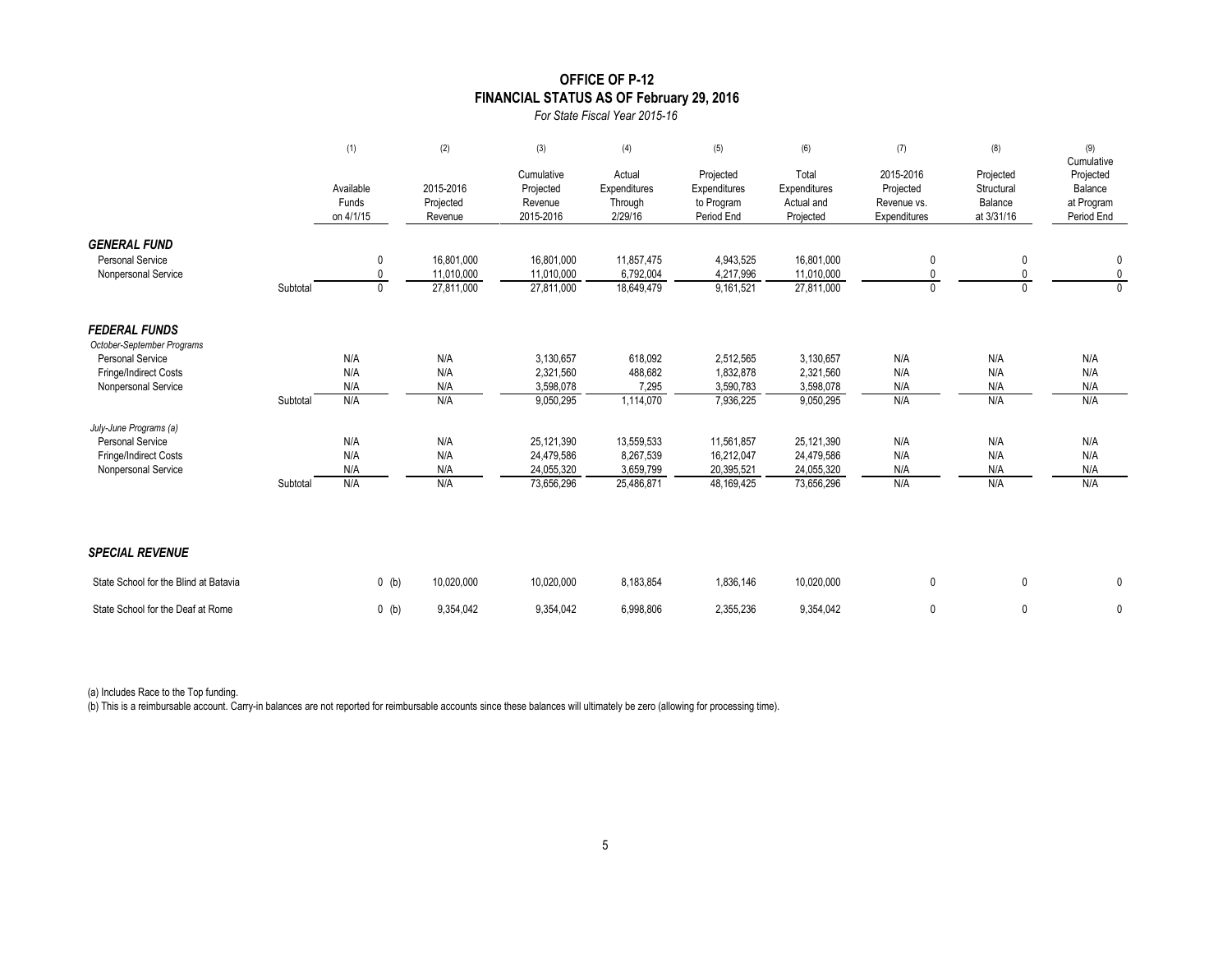#### **CULTURAL EDUCATION FINANCIAL STATUS AS OF February 29, 2016**

*For State Fiscal Year 2015-16*

|          | (1)                                                      | (2)                                                              | (3)                                                          | (4)                                                          | (5)                                                   | (6)                                                          | (7)                                                   | (8)                                              | (9)<br>Cumulative                                           |
|----------|----------------------------------------------------------|------------------------------------------------------------------|--------------------------------------------------------------|--------------------------------------------------------------|-------------------------------------------------------|--------------------------------------------------------------|-------------------------------------------------------|--------------------------------------------------|-------------------------------------------------------------|
|          | Available<br>Funds<br>on 4/1/15                          | 2015-2016<br>Projected<br>Revenue                                | Cumulative<br>Projected<br>Revenue<br>2015-2016              | Actual<br>Expenditures<br>Through<br>2/29/16                 | Projected<br>Expenditures<br>to Program<br>Period End | Total<br>Expenditures<br>Actual and<br>Projected             | 2015-2016<br>Projected<br>Revenue vs.<br>Expenditures | Projected<br>Structural<br>Balance<br>at 3/31/16 | Projected<br>Balance<br>at Program<br>Period End            |
| Subtotal | 0<br>$\mathbf{0}$<br>$\mathbf{0}$                        | 388,000<br>305,000<br>693,000                                    | 388,000<br>305,000<br>693,000                                | 277,942<br>187,617<br>465,559                                | 110,058<br>117,383<br>227,441                         | 388,000<br>305,000<br>693,000                                |                                                       | 0<br>$\Omega$                                    | 0<br>0<br>$\Omega$                                          |
| Subtotal | N/A<br>N/A<br>N/A<br>N/A                                 | N/A<br>N/A<br>N/A<br>N/A                                         | 2,615,946<br>1,711,033<br>900,000<br>5,226,979               | 927,840<br>927,840                                           | 1,688,106<br>1,711,033<br>900,000<br>4,299,139        | 2,615,946<br>1,711,033<br>900,000<br>5,226,979               | N/A<br>N/A<br>N/A<br>N/A                              | N/A<br>N/A<br>N/A<br>N/A                         | N/A<br>N/A<br>N/A<br>N/A                                    |
|          | (4, 434, 911)<br>$0$ (a)<br>156,718<br>$0$ (c)<br>20,725 | 27,000,000<br>3,507,843 (b)<br>1,750,000<br>9,358,883<br>375,000 | 22,565,089<br>3,507,843<br>1,906,718<br>9,358,883<br>395,725 | 23,710,621<br>2,922,043<br>1,656,847<br>3,626,556<br>295,862 | 2,769,775<br>585,800<br>18,218<br>5,732,327<br>76,412 | 26,480,396<br>3,507,843<br>1,675,065<br>9,358,883<br>372,274 | 519,604<br>0<br>74,935<br>2,726                       | 604,394<br>0<br>74,935<br>$\Omega$<br>2,726      | (3,915,307)<br>0<br>231,653<br>$\Omega$<br>23,451<br>45,330 |
|          |                                                          | 62,980                                                           | 20,000                                                       | 82,980                                                       | 36,694                                                | 956                                                          | 37,650                                                | $(17,650)$ (d)                                   | 0                                                           |

Education Library Account 118,731 45,000 163,731 48,505 16,645 65,150 (20,150) (d) 0 98,581 Grants and Bequests 86,550 0 86,550 18,013 26,987 45,000 (45,000) (d) 0 41,550 Archives Partnership Trust 16,189 (e) 561,000 577,789 376,533 184,234 560,767 233 233 233 17,022 Summer School for the Arts 91,327 675,570 766,897 597,592 77,539 675,131 439 439 91,766

(a) The Local Government Records Management account carry-in is not reported because the revenue in this account supports both the administrative costs reported here and a larger Aid to Localities grant program, not reflec (b) A sweep of \$782,000 is anticipated against this account pursuant to the enacted State budget.

(c) This is a reimbursable account. Carry-in balances are not reported for reimbursable accounts since these balances will ultimately be zero (allowing for processing time).

(d) This imbalance is the result of the use of prior year funds to meet current year one-time obligations.

(e) Excludes endowment funds.